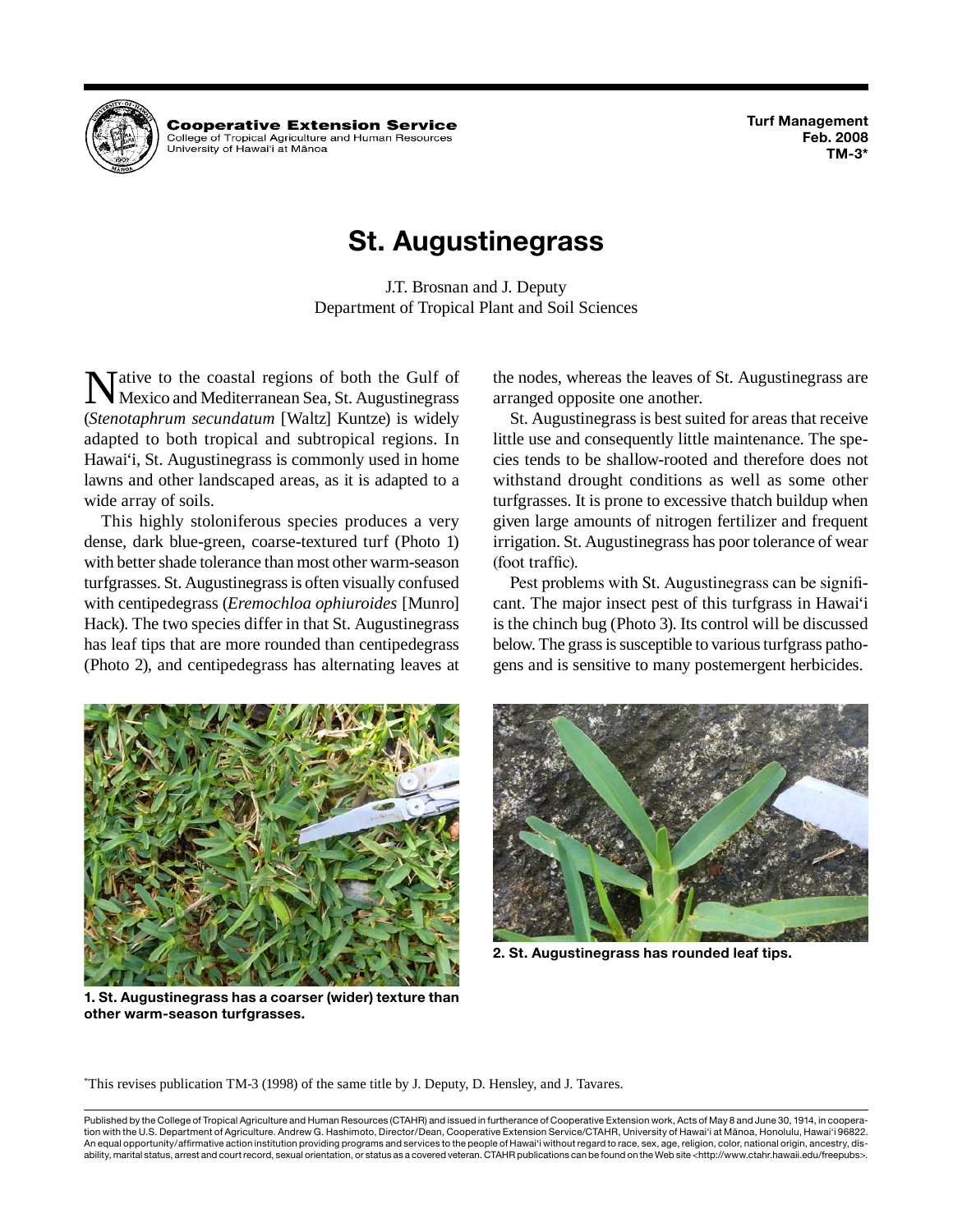

**3. Chinch bug (**eny3005.ifas.ufl.edu/lab1/Hemiptera/ Lygaeid.htm**)**

## **Cultivars**

As of February 2008, not all varieties listed below are available in Hawai'i due to quarantine restrictions. Contact the authors (brosnan@hawaii.edu, deputy@hawaii. edu) for more information.

There are two categories of St. Augustinegrass cultivars: standard and semi-dwarf. Semi-dwarf cultivars can tolerate mowing heights between  $1\frac{1}{2}$  and 2 inches, while standard cultivars require mowing heights between  $3\frac{1}{2}$ and 4 inches. Semi-dwarf cultivars also offer improved tolerances to environmental stresses (shade, pests, etc.). Both cultivar categories will be discussed below.

**'Amerishade'** is a semi-dwarf cultivar that can be maintained at a lower height of cut than other St. Augustinegrass cultivars  $(1\frac{1}{2}-2)$  inches). 'Amerishade' produces a deep green turf with good shade tolerance and a slower growth rate than that of other cultivars. Research has found it to require only two mowings per growing month. 'Amerishade' is highly susceptible to disease and has difficulty recuperating from injury.

**'Bitterblue'** was a variety selected in the 1930s; however, no certified 'Bitterblue' germplasm exists today. Referred to as a "standard" cultivar, the plant material marketed as 'Bitterblue' today is a fine-textured, dark blue-green cultivar with good shade tolerance. 'Bitterblue' is susceptible to both chinch bug damage as well as leaf spot. 'Bitterblue' has increased sensitivity to triazine herbicides (e.g., atrazine, simazine), which makes weed control difficult in certain situations.

**'Delmar'** is a semi-dwarf cultivar that produces

a dense, dark green turf tolerant of mowing heights between  $1\frac{1}{2}$  and  $2\frac{1}{2}$  inches. While having good shade tolerance, 'Delmar' is susceptible to chinch bugs, sod webworms, and the brown patch (*Rhizoctonia solani*).

**'Deltashade'** is a proprietary cultivar released by Environmental Turf Inc. (Avon Park, FL). It is a standard cultivar requiring regular mowing at heights of  $3\frac{1}{2}$ –4 inches. 'Deltashade' offers improved shade tolerance compared to other standard cultivars; however, its shade tolerance is not as good as that offered by newer semidwarf selections.

**'Floralawn'** was released by the Florida Agricultural Experiment Station in the mid-1980s. It is a coarse-textured cultivar with poor shade tolerance. While not used extensively today, it is one of the few cultivars available as a certified variety.

**'Floratam'** is another certified variety. This standard cultivar produces a blue-green, coarse-textured turf. Its collars have a distinctive pinkish color. 'Floratam' offers poor shade tolerance, increased sensitivity to triazine herbicide applications, and susceptibility to gray leaf spot (*Pyricularia grisea*) and brown patch (*Rhizoctonia solani*). Chinch bug resistance has been lost from the cultivar over time.

**'Floratine'** was released in 1962 by the Florida Agricultural Experiment Station. Aesthetically similar to 'Bitterblue' in overall quality, 'Floratine' is a fine-textured, blue-green, dense cultivar moderately tolerant of shade. It is the most commonly used St. Augustinegrass cultivar in Hawai'i.

**'Palmetto'** was released by Sod Solutions Inc. (Mount Pleasant, SC) in the mid-1990s. It has shorter leaf blades and internodes than other standard cultivars, and it is susceptible to disease in humid environments.

**'Raleigh'** is a coarse-textured, medium-green, standard cultivar adapted to acidic and heavy clay soils. Released by North Carolina State University in 1980, 'Raleigh' is susceptible to both chinch bugs and brown patch but has exceptional cold tolerance.

**'Seville'** is a fine-textured, dark green, semi-dwarf cultivar with a low growth habit. Its leaf texture is finer than 'Floratam'. Developed by the O.M. Scott & Sons Company (Columbus, OH), 'Seville' is susceptible to sod webworm and chinch bug attacks.

#### **Establishment**

St. Augustinegrass is established vegetatively by sodding (Photo 4), sprigging, or plugging (Photo 5).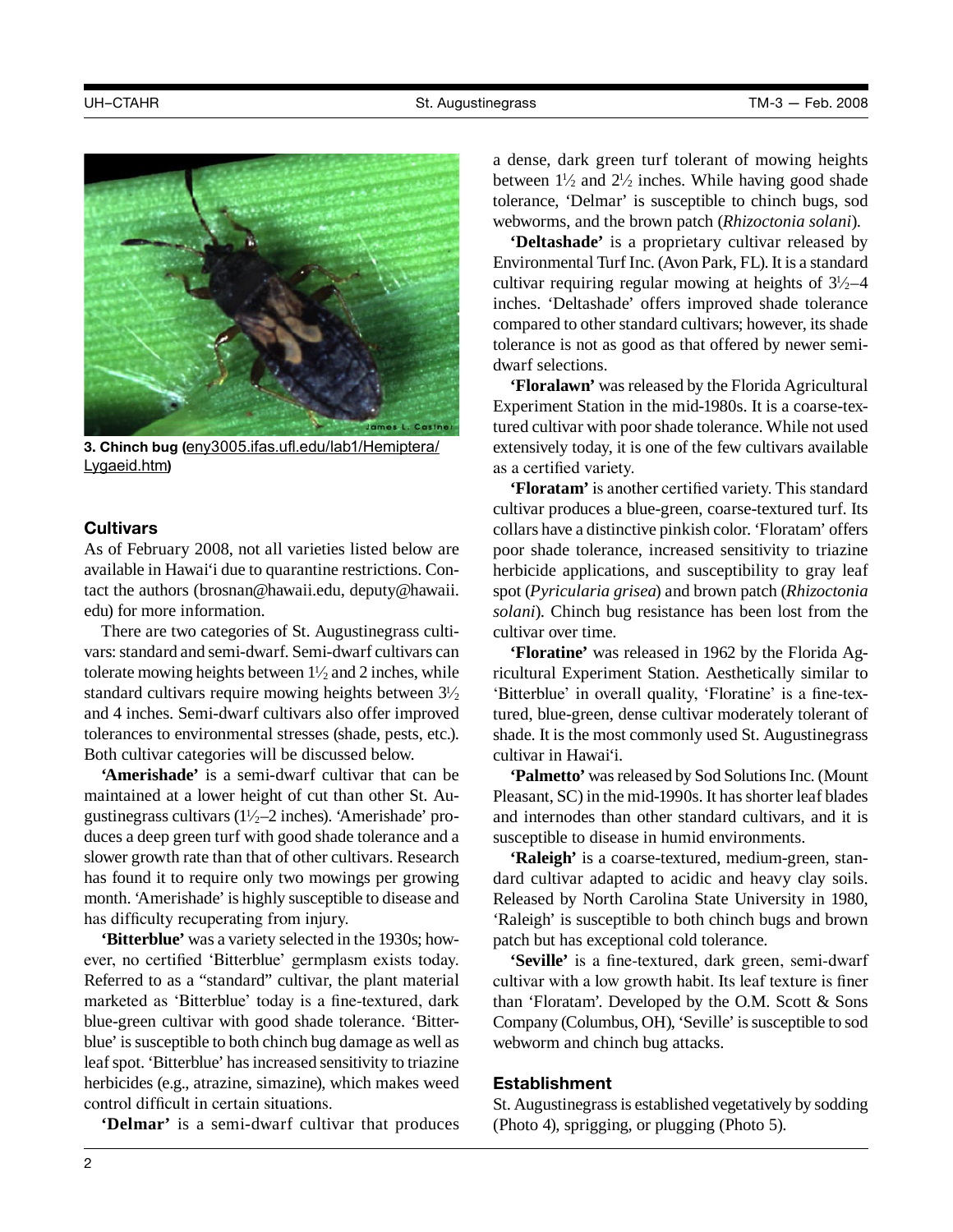

**4. Pallets of sod for turfgrass establishment**

#### *Sodding*

Sodding is the most expensive method of vegetative propagation; however, it provides instant turfgrass cover. The process involves simply laying pieces of sod over moist soil. Note that the soil on which the sod was grown should be of a texture similar to that on which it is being installed. Otherwise, layering will occur in the soil profile, which can have negative effects on root growth. If the soil layers do not match, soil modification (i.e., topdressing) after establishment may be required. Sod without a soil layer ("washed sod") can be purchased for increased cost.

Sod should be laid in brick-like pattern. The edges of each piece should be fitted tightly together to avoid any open seams. Openings between the edges of sod pieces desiccate quickly. On smaller sites, these seams can be topdressed with soil to ensure that no gaps are present (Photo 6).

After all sod pieces are in place, it recommended that the site be rolled (Photo 7) and watered. Light, frequent irrigation (four to six times daily) is recommended until roots grow into the underlying soil. If a single piece of sod cannot be lifted off the surface without appreciable force, roots have grown into the soil. Initiate mowing once this occurs. Do not mow beforehand.

## *Sprigging*

Sprigging is a modification of traditional stolonizing. The process involves planting St. Augustinegrass stolons end-to-end in 1–2-inch deep furrows spaced 6–12 inches apart. In the furrow, stolons should be placed



**5. Plugs are spaced 6–12 inches apart from one another.**

2–4 inches apart from one another. Soil is pushed over the sprigs to level the furrow with the surrounding surface. Do not bury the sprigs in the furrow; leaf blades should remain exposed. After leveling the furrow, the site should be rolled with a lightweight roller. The narrower the spacing between furrows and between sprigs within furrows, the faster the establishment rate. While sprigging does not provide instant turfgrass cover (as with sodding), establishment rates after sprigging are greater than plugging.

Water immediately after the furrows are rolled. Sprigs are subject to drying out, as they are planted at a shallow depth. Light, frequent irrigation (four to six times daily) is recommended until roots become established. Note that the susceptibility to desiccation after sprigging is less than that after traditional stolonizing.

#### *Plugging*

Plugging is the most common method of establishing St. Augustinegrass in Hawai'i. The sod is cut into small pieces (2–4 inches in diameter; square or circular) called plugs. The plugs are planted into the soil on 6–14-inch centers (Photo 5). Increasing plug diameter and decreas-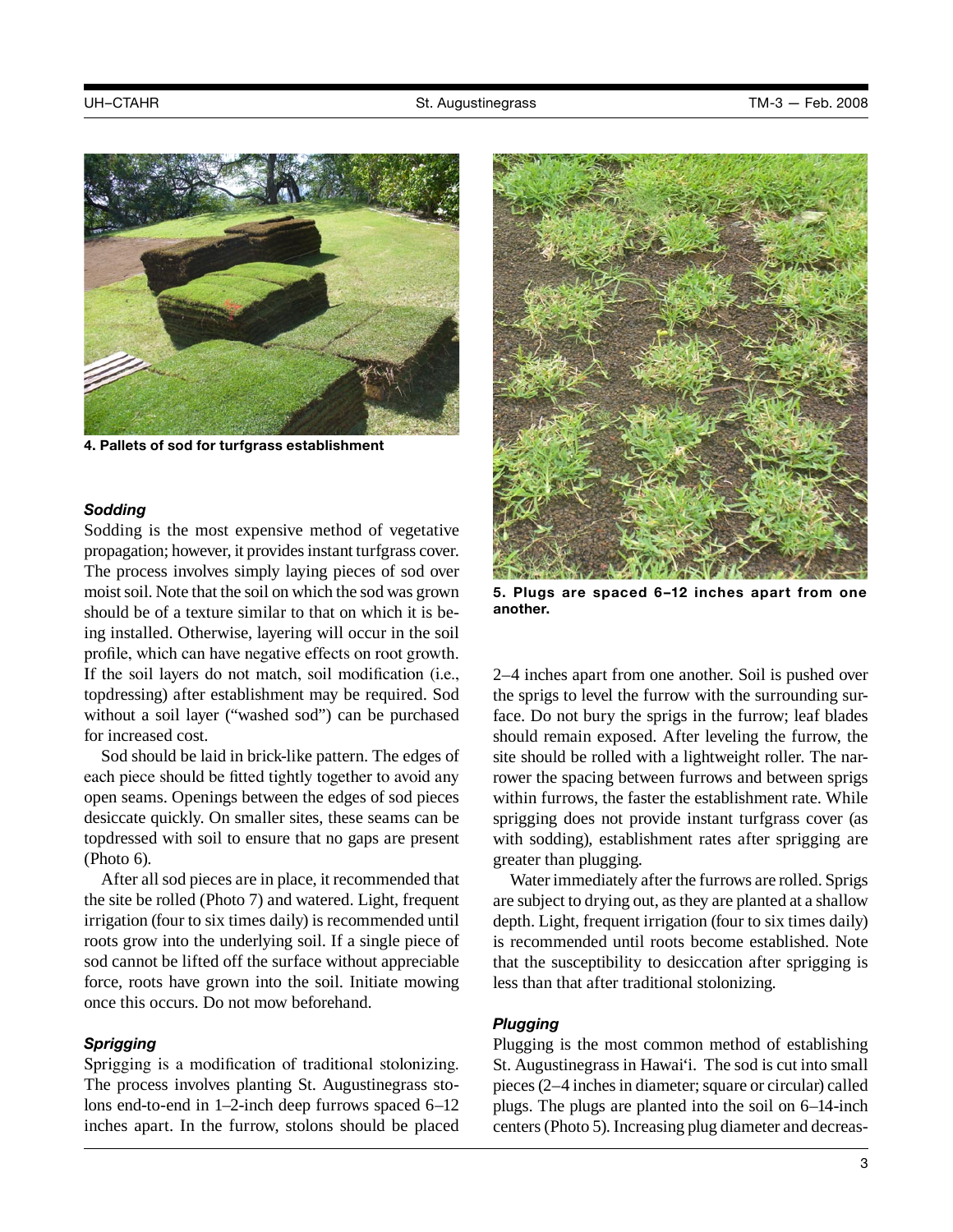

**6. Edges of sod can be topdressed to ensure that no gaps are present.** 

ing plug spacing will increase the rate of establishment. Specialized mechanical plugging equipment is available for use on large areas.

After planting, roll the plugs lightly and irrigate thoroughly. Maintenance after plugging is the same as after sprigging.

During vegetative establishment there may be a need to control both broadleaf and grassy weeds, as well as sedges. Consult the CTAHR Publication, *Chemical Weed Control Recommendations for Turfgrasses in Hawaii* for more information.

#### **Mowing**

Recommended St. Augustinegrass mowing heights vary with growth habit. Standard cultivars ('Bitterblue', 'Classic', 'Floratam', 'Floratine', 'Palmetto', etc.) have a more upright growth habit and should be mowed at heights of 3–4 inches. The newer semi-dwarf cultivars have a lower growth habit and should be mowed at  $1\frac{1}{2} - 2\frac{1}{2}$  inches.

 Mowing frequency should be adjusted so that no more than one third of the leaf blade is removed at a time. Mowing at heights lower than recommended reduces the plant's stress tolerance, discourages deep rooting, and may increase susceptibility to weed, disease, and insect problems.

St. Augustinegrass is easily maintained with a rotary mower (Photo 8). Mower blades should be sharpened regularly. Mowing with dull blades causes tearing and bruising of leaf tissues, conditions associated with



**7. Lightweight rolling after sodding**

increased disease incidence. Monthly sharpening is recommended..

#### **Irrigation**

Established St. Augustinegrass should be irrigated on an "as-needed" basis. When leaf blades show signs of slight wilt, irrigate the turf heavily, applying about 3/4 inch of water. Do not water again until the next time signs of wilt are apparent. Do not vary the amount of water applied each time. Deep, infrequent irrigation on an "as-needed" basis helps the plant develop a deeper root system and encourages greater resistance to pests and environmental stress.

#### **Nutrient management**

Fertilizer applications are required to maintain a quality St. Augustinegrass turf. A total of 4–6 pounds of nitrogen per 1000 sq ft should be applied to St. Augustinegrass annually. Phosphorus and potassium requirements are best based on soil test recommendations. If deficient soil levels of these nutrients are not detected, applications may not be required.

Fertilizer applications should be evenly spaced throughout the growing season. Never apply more than 1 lb of nitrogen per 1000 sq ft in any application. Both quick- and slow-release fertilizers can be used to maintain St. Augustinegrass. Slow-release materials can be applied less frequently and at higher rates than soluble (quick-release) fertilizers.

Do not exceed the recommended nitrogen fertility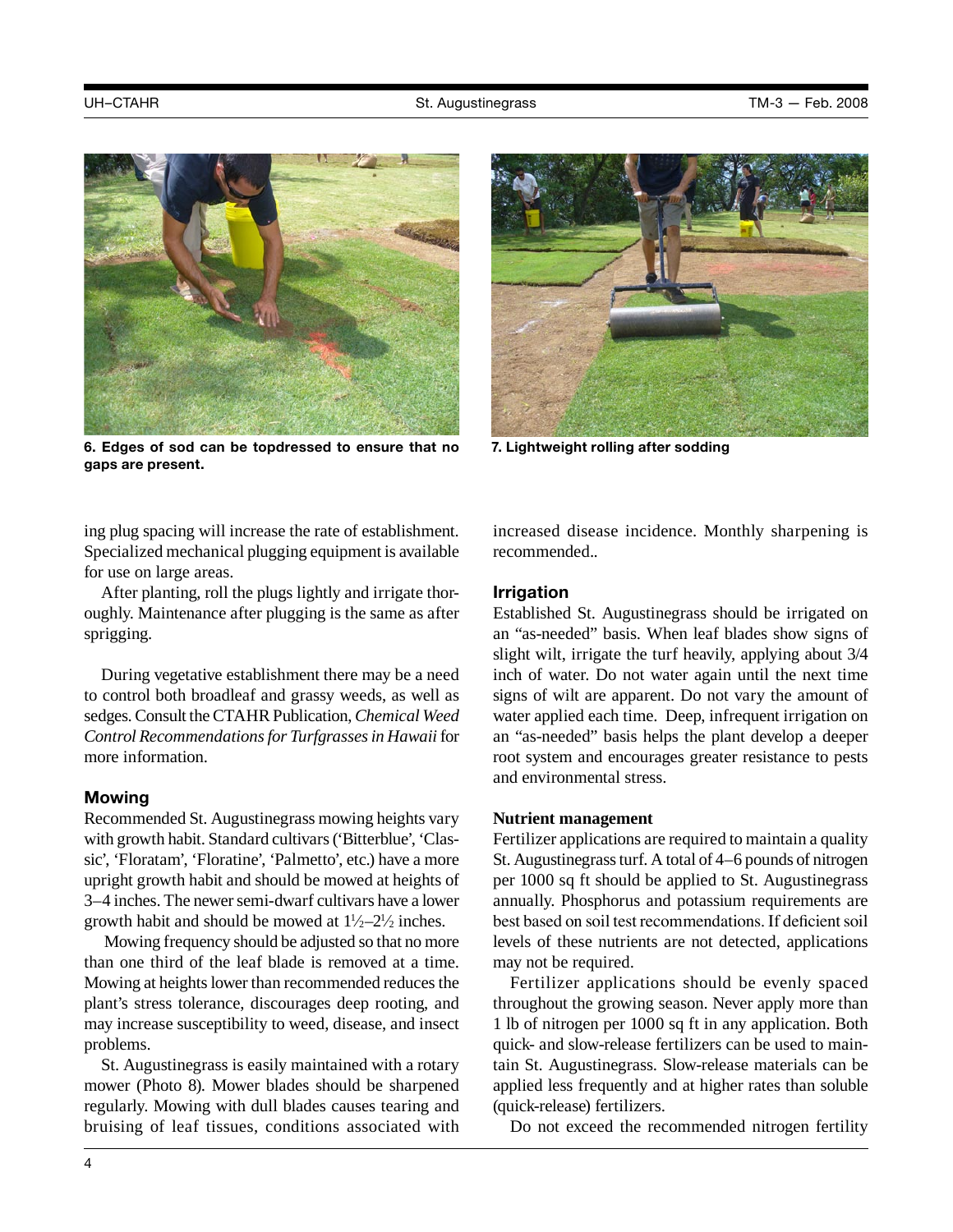



**8. Rotary mower 9. Vertical mower used to remove thatch** (photo, J.A. Borger)

levels. Excess nitrogen fertilization can lead to excessive thatch buildup, reduced rooting, and increased susceptibility to disease and insect damage. For more information on fertilizers, see CTAHR Publication TM-13, *Turf Fertilizers for Hawaii's Landscapes.*

#### **Thatch buildup**

Thatch is a layer of undecomposed organic matter intermingled with live plant stems at the soil surface. Excessive thatch develops when the lawn is overfertilized, overwatered, or improperly mowed. However, leaving clippings on the surface after mowing does not cause thatch buildup.

Excessive thatch can limit root growth, harbor insects and disease, and reduce the efficacy of some pesticide applications. If the thatch layer exceeds  $\frac{1}{2}$  inch, vertical mowing is required. Vertical mower blades penetrate into the surface (Photo 9), removing thatch buildup at the soil-turfgrass interface. The blades should be spaced approximately 3 inches apart for St. Augustinegrass. This is significantly wider than the spacing used for bermudagrass (*Cynodon* species), seashore paspalum (*Paspalum vaginatum*), or zoysiagrass (*Zoysia* species). The blades should not be set deep enough to penetrate the soil surface; there should be at least  $\frac{1}{2}$  inch of plant material between the bottom of the blade and the soil surface. Reducing blade spacing and/or increasing blade penetration depth will damage the existing turfgrass stand. Debris (thatch) brought to the surface after vertical mowing can be raked, vacuumed, or blown off, but its removal is essential.

Vertical mowing will damage the existing turfgrass stand. To reduce recuperation time, vertically mow only during periods of active growth. To promote recuperation, irrigate deeply after vertical mowing and apply 1 pound of nitrogen per 1000 sq ft.

## **Weed control**

St. Augustinegrass is sensitive to many postemergence herbicides. For example, never apply MSMA or CMA to St. Augustinegrasses, as these materials will cause severe damage. St. Augustinegrass is sensitive to 2,4-D as well. Herbicide tolerances vary with the cultivar. Products labeled for use in St. Augustinegrass sod production should not be applied on golf courses or other landscape sites. Always read the entire label before applying any herbicide.

Combinations of 2,4-D, MCPP, and dicamba are commonly used for postemergence broadleaf weed control in St. Augustinegrass. Application rates for St. Augustinegrass are lower than those of other warm-season turfgrasses due to the species' sensitivity to 2,4-D. Kyllingas (*Kyllinga* sp.) and purple nutsedge (*Cyperus rotundus*) can be controlled with applications of halosulfuron (SedgeHammer®; formerly Manage®) and sulfusulfuron (Certainty®).

Many preemergence herbicides can be safely used on St. Augustinegrass including pendimethalin (Pre-M®), oxadiazon (Ronstar®), and dithiopyr (Dimension®). Refer to the CTAHR publication *Chemical weed control*